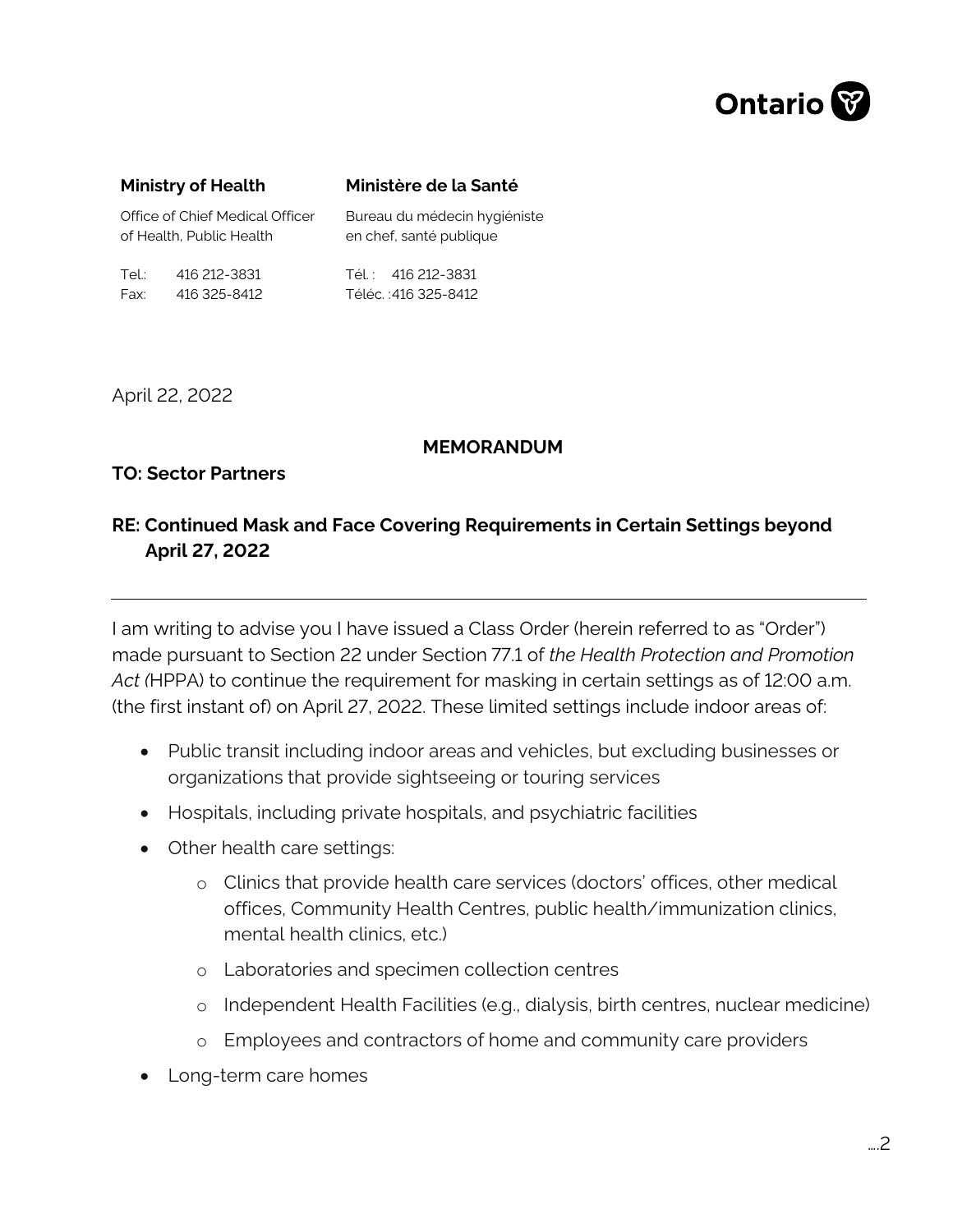- Retirement homes
- Congregate care settings that provide care and services to medically and socially vulnerable individuals
- Shelters

For a detailed list of settings where wearing a mask will continue to apply, please see refer to the attached Order or visit [here.](https://health.gov.on.ca/en/pro/programs/publichealth/coronavirus/docs/orders/section_22_class_order_continued_mask_face_covering_requirements.pdf) 

Please note this Order does not impose any additional requirements to those in currently in place under O. Reg. 364/20 of the *Reopening Ontario (A Flexible Response to COVID-19) Act* which will expire on April 27, 2022.

Maintaining mask and face covering requirements will provide additional protection in these specific settings and environments where individuals who are, or may be, at increased risk of severe outcomes are in close contact for extended periods of time, such as congregate living settings and on public transportation.

I encourage you to post a copy of this Order at all entrances/exits in all premises in your business or organization, in a conspicuous location visible to the public, that informs individuals on this requirement prior to entering.

It is intended this Order will remain in place until 12:00 a.m. (the first instant of) on June 11, 2022 unless otherwise extended or revoked. I will continue to monitor and assess key indicators and the COVID-19 situation across the province to assess the need for this and any other public health measures.

While the COVID-19 pandemic is not over, we have come to a place where we know what we need to do to manage this virus and to keep each other safe.

If your organization has any questions about this Order, please do not hesitate to contact your respective Ministry representative or my office via [CMOH@ontario.ca.](mailto:CMOH@ontario.ca)

Thank you for your continued partnership.

Sincerely,

 $\star$  +  $\star$ 

Kieran Michael Moore, MD, CCFP(EM), FCFP, MPH, DTM&H, FRCPC Chief Medical Officer of Health

c: Dr. Catherine Zahn, Deputy Minister, Ministry of Health Carlene Alexander, Deputy Minister, Ministry of Seniors and Accessibility